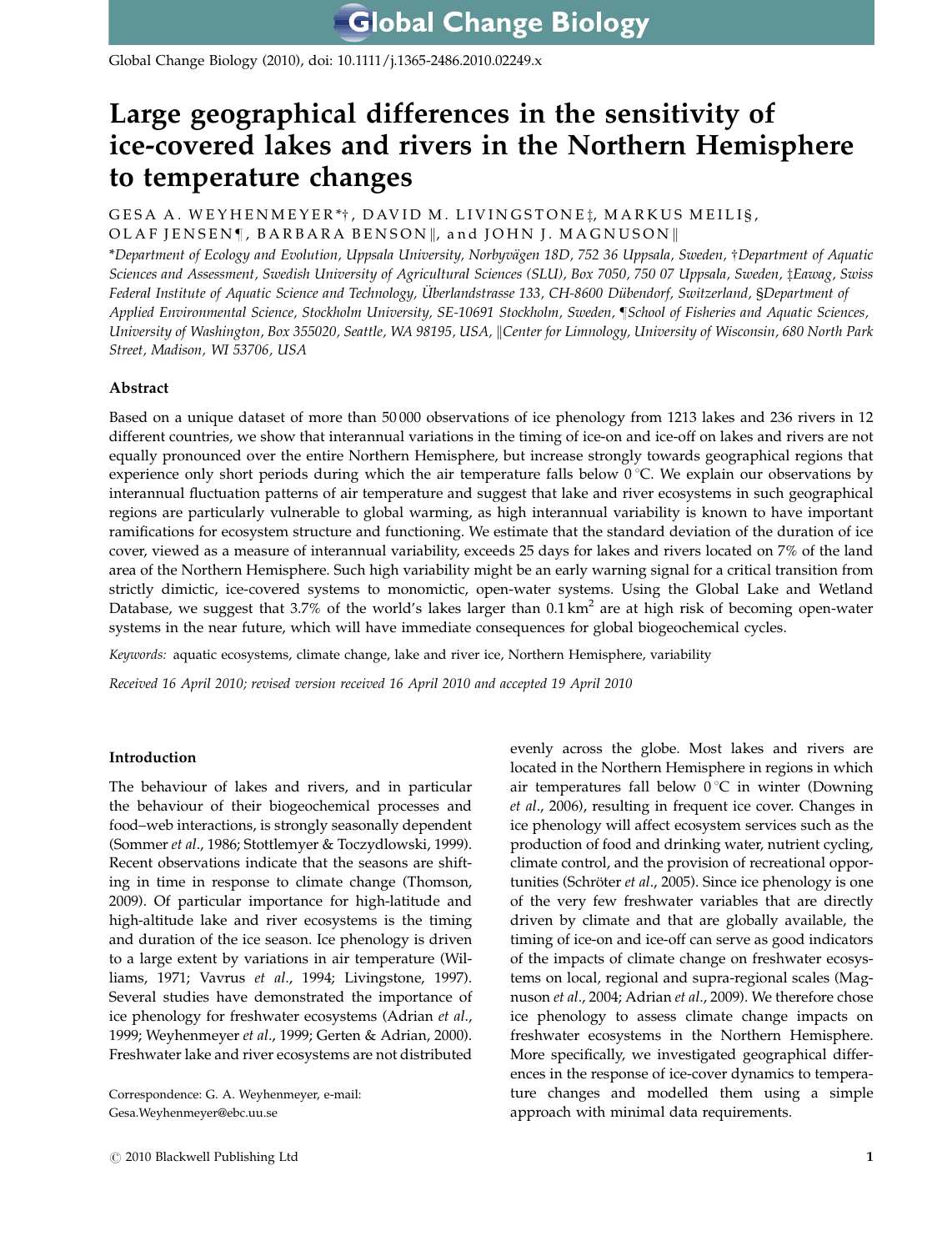#### Materials and methods

We used a global dataset of the timing of ice-on and ice-off on a total of 1449 water bodies – 1213 lakes and 236 rivers – distributed over 12 countries in the Northern Hemisphere. When both the timing of ice-on and the timing of ice-off were available, the duration of ice cover was determined as the difference of the two observations. The lengths of the timeseries of available observations varied from 1 to 315 years. For each of the 1449 water bodies, we determined long-term mean values in the timing of ice-on and ice-off and the duration of ice cover. We then grouped the water bodies according to their long-term mean values. To achieve comparable numbers of data points within each group, the groups at each of the two extremes included values that were smaller and larger, respectively, resulting in a total of 11 groups for ice-on, nine for iceoff and 18 for ice duration. For 148 water bodies, complete 30 year time-series were available for the period 1961–1990. These 148 water bodies, of which four were rivers and 144 were lakes, were located in Canada, the United States, Sweden, Finland and Russia. The ice data were taken from the Global Lake and River Ice Phenology Database maintained by the North Temperate Lakes Long Term Ecological Research program. In addition to the ice data, we used  $0.5^{\circ}\times0.5^{\circ}$  gridded mean (1961–1990 and 1991–2000) annual mean air temperature data from the Northern Hemisphere  $(T<sub>m</sub>)$  and mean (1961– 1990 and 1991–2000) monthly minimum air temperatures (Climate Research Unit high resolution climate data, version 2.1), available at [http://www.ipcc-data.org/. For each grid](http://www.ipcc-data.org/) [cell, we determined the mean annual air temperature ampli](http://www.ipcc-data.org/)tude  $(T_a)$  by subtracting the mean annual minimum temperature  $(T_{min})$ , determined from the monthly minimum [temperatures, from](http://www.ipcc-data.org/)  $T_{\text{m}}$ . Each water body was then assigned [the values of](http://www.ipcc-data.org/)  $T_m$  [and](http://www.ipcc-data.org/)  $T_a$  [of the nearest grid cell. Five water](http://www.ipcc-data.org/) [bodies appear as outliers: the four rivers and Lake Baikal](http://www.ipcc-data.org/) [\(marked in Fig. 1a\). Since the ice phenology of rivers and large](http://www.ipcc-data.org/) [lakes is a result of complex water circulation processes \(Mag](http://www.ipcc-data.org/)nuson et al[., 2000\), we excluded the four rivers and Lake Baikal](http://www.ipcc-data.org/) [from our modelling approach where we estimated the timing](http://www.ipcc-data.org/) of ice-on  $(t_{\text{ice-on}})$  and ice-off  $(t_{\text{ice-off}})$  and the duration of ice cover  $(D<sub>ice</sub>)$  for 143 lakes with complete time series during [1961–1990 \(black squares in Fig. 1a\). The estimates were](http://www.ipcc-data.org/) [initially based on a simple function developed for Swedish](http://www.ipcc-data.org/) [lakes where air temperatures and solar radiation covary well](http://www.ipcc-data.org/) [\(Weyhenmeyer](http://www.ipcc-data.org/) et al., 2004a)

$$
t_{\text{ice-on}} = -\frac{365.25}{2\pi} \arccos\left(\frac{T_{\text{m}}}{T_{\text{a}}}\right) + 55,\tag{1}
$$

$$
t_{\text{ice-off}} = -\frac{365.25}{2\pi} \arccos\left(\frac{T_{\text{m}}}{T_{\text{a}}}\right) + 55, \tag{2}
$$

$$
D_{\rm ice} = \frac{365.25}{\pi} \arccos\left(\frac{T_{\rm m}}{T_a}\right),\tag{3}
$$

[where](http://www.ipcc-data.org/)  $t_{\text{ice-on}}$  [and](http://www.ipcc-data.org/)  $t_{\text{ice-off}}$  [are the timing of ice-on and ice-off in](http://www.ipcc-data.org/) [days of the year,](http://www.ipcc-data.org/)  $D_{\text{ice}}$  [the duration of ice cover in days,](http://www.ipcc-data.org/)  $T_{\text{m}}$  [the](http://www.ipcc-data.org/) [annual mean air temperature in](http://www.ipcc-data.org/)  ${}^{\circ}C$ , and  $T_a$  [the annual air](http://www.ipcc-data.org/) temperature amplitude in  $°C$ . The constant 365.25 is the length [of a year in days, and the constant 55 is a phase offset in days.](http://www.ipcc-data.org/) [The arc cosine form of the model is a result of the approxi](http://www.ipcc-data.org/)[mately sinusoidal variation of air temperature during the](http://www.ipcc-data.org/) [course of a year, and the arc cosine function describes the](http://www.ipcc-data.org/) [period during which the sinusoidal fit to the air temperature](http://www.ipcc-data.org/) lies below  $0^{\circ}$ [C. The arc cosine model is valid only when daily](http://www.ipcc-data.org/) mean air temperatures lie below  $0^{\circ}C$  for a substantial period [of time in winter \(Livingstone & Adrian, 2009\). Where this is](http://www.ipcc-data.org/) [not the case, the arc cosine model needs to be supplemented by](http://www.ipcc-data.org/) [a probabilistic component that accounts for the occurrence of](http://www.ipcc-data.org/) air temperatures  $<$  0 °[C even when the sinusoidal fit to the air](http://www.ipcc-data.org/) temperature never goes below  $0^{\circ}C$  (Livingstone & Adrian, [2009\). We did not include the probabilistic component here](http://www.ipcc-data.org/) [since it has a significant effect only when the period during](http://www.ipcc-data.org/) [which the air temperature is](http://www.ipcc-data.org/)  $\langle 0 \degree C$  is shorter than  $\sim$  [55 days](http://www.ipcc-data.org/) [or longer than](http://www.ipcc-data.org/)  $\sim$ [310 days, conditions that were not encoun](http://www.ipcc-data.org/)[tered when we tested the validity of the arc cosine model on](http://www.ipcc-data.org/) [30-year mean values of 143 lakes that had complete time series](http://www.ipcc-data.org/) [during 1961–1990. We did not try to model river ice phenology,](http://www.ipcc-data.org/) [as we had only four rivers available with complete 30-year](http://www.ipcc-data.org/) [time series.](http://www.ipcc-data.org/)

In addition to the modelling of long-term mean values, we further analysed interannual fluctuations in the timing of iceon and ice-off, as many processes in freshwater ecosystems are strongly affected by interannual variability in ice phenology (Weyhenmeyer, 2009a). For these analyses, we considered all available ice data, both from lakes and rivers. It is important to note that although the calendar dates of ice-on and ice-off on rivers deviate from those of ice-on and ice-off on lakes, their interannual variability patterns are comparable. When examining interannual variability, we therefore treat lakes and rivers similarly.

All statistical analyses were performed in JMP, version 8 (SAS, 2009).

#### Results

## A simple model for the timing and duration of ice cover in the Northern Hemisphere

Applying the simple arc cosine function of  $T<sub>m</sub>$  and  $T<sub>a</sub>$ that was developed for Swedish lakes [Eqns (1)–(3)] to 143 lakes with complete 30-year time series in the Northern Hemisphere, we could explain 28% of the mean ice-on dates, 47% of the mean ice-off dates and 66% of the mean ice duration for the period 1961–1990  $(P<0.0001, n = 143)$ . Since ice-cover dynamics are strongly dependent on the radiative balance at the lake surface (Leppäranta, 2010), we tried to improve the predictions by including solar radiation, for which we used latitude as a proxy. We considered even altitude, as our gridded  $T_m$  and  $T_a$  might be too regional to reflect local air temperatures at the lake sites.

We found the residuals of ice-off dates to be strongly related to latitude ( $R^2 = 0.47$ ,  $P < 0.0001$ ,  $n = 143$ ), but this was not the case for the residuals of ice-on dates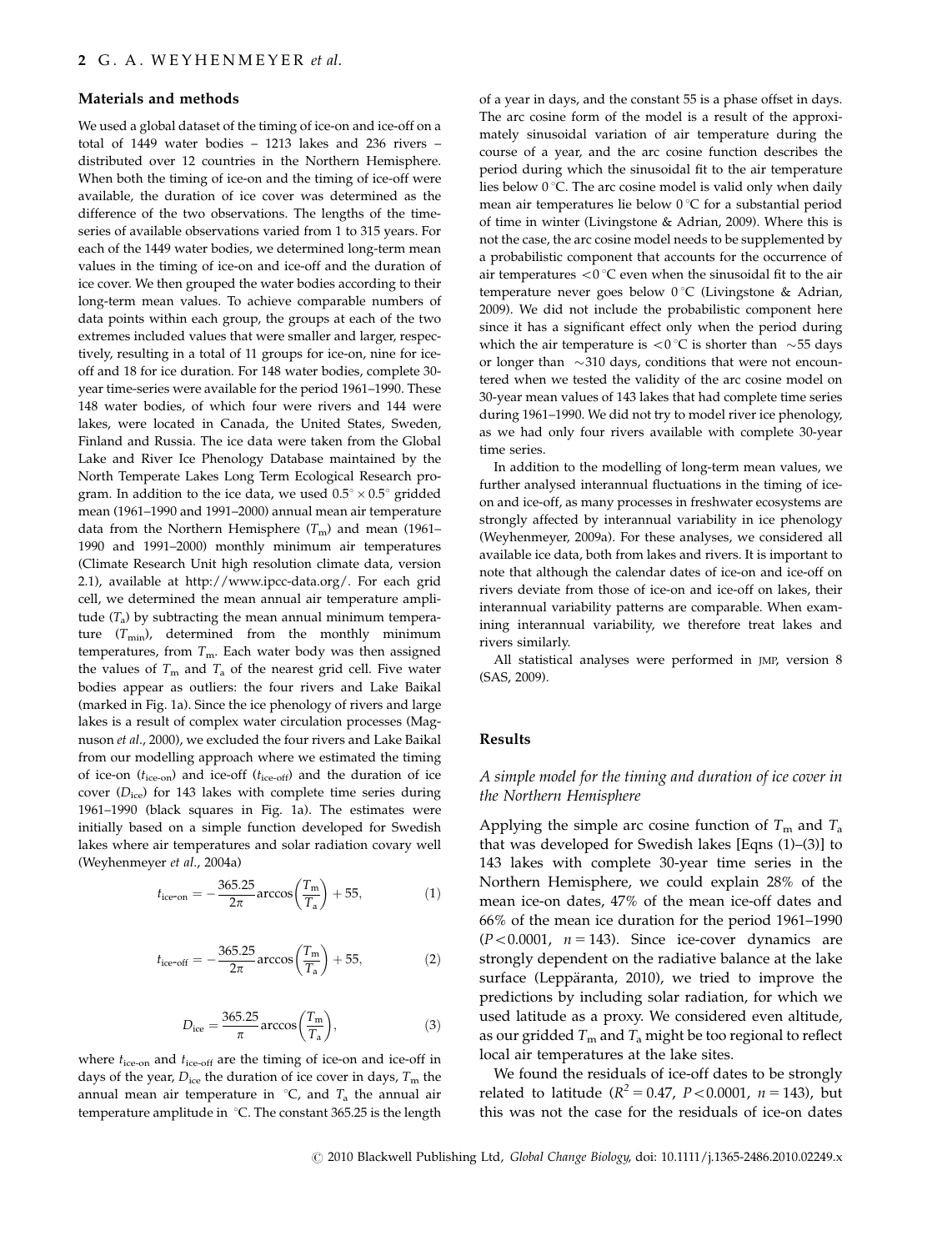

Fig. 1 Observed and predicted timing and duration of ice cover. (a) The observed timing of ice-on and ice-off and the duration of ice cover on 1449 lakes and rivers (small grey squares: all available data; black squares: 30-year mean values for 143 lakes with complete time-series for 1961–1990; large black squares: Lake Baikal; large grey squares: four rivers) as a function of the 1961–1990 mean air temperature  $(T_m)$  of the 0.5°  $\times$  0.5° grid square in which each lake or river is located. (b) The observed and predicted [see Eqns (4)–(6)] 1961–1990 mean timing and duration of ice cover on the same 143 lakes. The figures include the 1 : 1 line.

( $R^2$  < 0.01, *P* > 0.05, *n* = 143). The residuals of ice-on and ice-off dates were only weakly related to altitude  $(R^{2} = 0.07, P < 0.01, n = 143 \text{ and } R^{2} = 0.04, P < 0.05,$  $n = 143$ , respectively), probably because of the limited range of altitudes represented (50% of the lakes were located below 200 m and only 2.5% above 500 m). Adjusting the Sweden-specific phase offset of the ice-off model to solar radiation by using our observed empirical relationship between the residuals of ice-off and latitude ( $\phi$ ) (ice-off residuals = 2 $\phi$ -100) we obtained

the following equations:

$$
t_{\text{ice-on}} = -\frac{365.25}{2\pi} \arccos\left(\frac{T_{\text{m}}}{T_{\text{a}}}\right) + 55, \tag{4}
$$

$$
t_{\text{ice-off}} = \frac{365.25}{2\pi} \arccos\left(\frac{T_{\text{m}}}{T_{\text{a}}}\right) + (2\phi - 55),\tag{5}
$$

$$
D_{\rm ice} = \frac{365.25}{2\pi} \arccos\left(\frac{T_{\rm m}}{T_{\rm a}}\right) + (2\phi - 110),\tag{6}
$$

r 2010 Blackwell Publishing Ltd, Global Change Biology, doi: 10.1111/j.1365-2486.2010.02249.x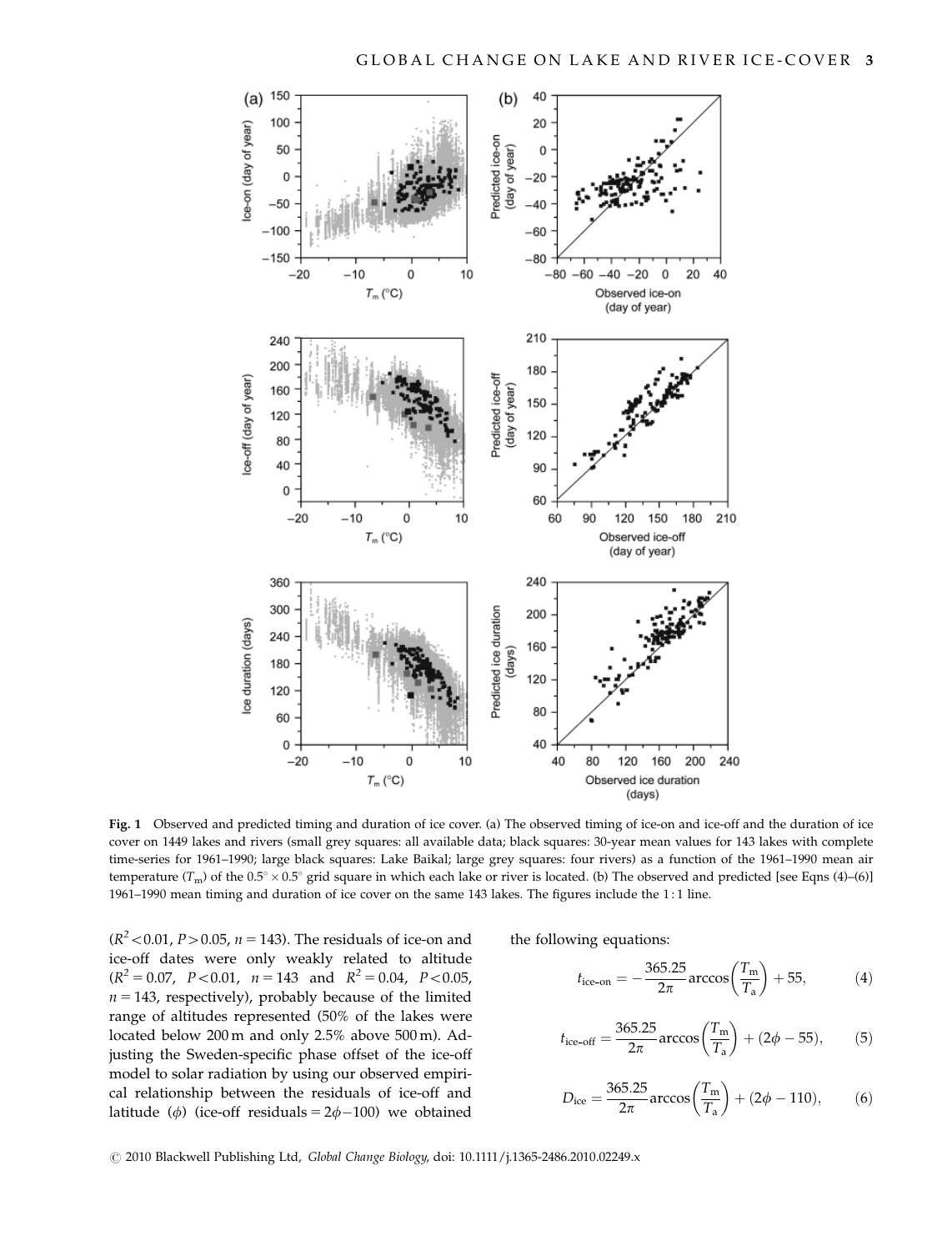where 55,  $2\phi - 55$ , and  $2\phi - 110$  are phase offsets in days, 2 is a constant in days  $\hspace{0.1 cm}\times\hspace{0.1 cm}^\circ\text{N}^{-1}$ ,  $\phi$  is latitude in  $^\circ\text{N}$ , and 55 and 110 are constants in days. All other parameters are the same as in Eqns (1)–(3). With these simple equations, we achieved cross-validation slopes close to unity and intercepts close to zero, and were able to explain 28% of the variability in mean ice-on dates, 79% of the variability in mean ice-off dates and 81% of the variability in mean ice cover duration for 143 Northern Hemisphere lakes (1961-1990,  $P < 0.0001$ , Fig. 1b).

#### Interannual variations in the timing of ice-on and ice-off

Analysing interannual fluctuations in the timing of iceon and ice-off, we found that the probability density functions (pdfs) of the ice-on and ice-off anomalies changed their shape along with changing ice-on and ice-off dates (Fig. 2a). The broadest pdfs, implying highest interannual variability, were observed for those water bodies with the latest ice-on dates and the earliest ice-off dates. This pattern was the same for lakes and rivers, and no significant difference in the ice-on and ice-off anomalies between lakes and rivers was found (nonparametric Wilcoxon's test:  $P > 0.05$ ).

The degree of interannual variability in the date of ice-on varied linearly with the date of ice-on itself (Fig. 2b). The same was true for ice-off dates, up to a mean ice-off date of mid-May (approximately day 130) when the interannual variability in the date of ice-off remained approximately constant at the relatively low value of  $\pm$  9 days (Fig. 2b). These water bodies were mainly located north of  $61^{\circ}$ N (Fig. 2b).

We observed that variations in the duration of ice cover became especially high when  $T_m/T_a \geq 0.1$  (Fig. 2c). During 1961–1990, 21% of the land area of the Northern Hemisphere had  $T_{\rm m}/T_{\rm a}$  values between 0.1 and 0.8. Regions with  $T_m/T_a < 0.8$  correspond to regions with a mean ice cover duration of more than 75 days according to Eqn (6). In such regions, we expect rivers and shallow lakes to freeze during winter. During 1961– 1990, 67% of the land area of the Northern Hemisphere had  $T_{\rm m}/T_{\rm a}$  values  $< 0.8$  (Fig. 3). By the period 1991–2000, for which gridded air temperature data were available, the extent of such land areas had declined to 65%. The decline of 2% could be a result of one exceptional warm year during the 10-year period of 1991–2000 compared with the 30-year period of 1961–1990, but since the kurtosis and the skewness of the distribution of  $T_m/T_a$ over the Northern Hemisphere were the same during the two time periods (4.0 and 1.7, respectively), we attributed the decline to a general, significant increase in  $T_m/T_a$ over the Northern Hemisphere from  $0.63 \pm 1.45$  during 1961–1990 to  $0.69 \pm 1.47$  during 1991–2000 (nonparametric Wilcoxon's test:  $P < 0.0001$ ).

The highest interannual variability of ice-on and ice-off dates with usually more than 25 days was observed in geographical regions south of 61°N with  $0.5 \le T_m/$  $T_a$ <0.8. In 1961–1990, these regions accounted for 6% of the land area of the Northern Hemisphere (orange and red colours in Fig. 3). By 1991–2000 this had increased slightly to 7%. Overlaying this with the Global Lakes and Wetlands Database GIS layer (Lehner & Doll, 2004) showed that 3.3% of the world's lakes with a surface area exceeding  $0.1 \text{ km}^2$  fell within this region during 1961– 1990, and that this had increased to 3.7% by 1991–2000.

#### Discussion

## An arc cosine function to describe ice cover dynamics over the Northern Hemisphere

In this study, we showed that a simple arc cosine function of  $T_m$  and  $T_a$  was suitable to model ice cover dynamics over the Northern Hemisphere, especially when latitude as a proxy for solar radiation was included into the modelling approach of ice-off dates. Despite the simplicity of our approach, neglecting lake morphometry and a variety of other variables for which measurements were not available throughout much of the Northern Hemisphere, the results achieved were almost as good for the timing of ice-off and ice duration as those achieved by Walsh et al. (1998) based on a much more complex numerical model requiring many additional variables (solar radiation, precipitation, longwave radiation, humidity, and wind speed). The estimates of Walsh et al. (1998) were substantially better only in the case of ice-on (83% of variability in mean iceon dates explained), most likely due to their inclusion of lake depth as an explanatory variable. As Leppäranta (2010) pointed out, freezing processes are primarily driven by internal lake properties and processes while thawing processes are primarily dependent on solar radiation. The improvement to our model that resulted by including data on latitude, viewed as a proxy for solar radiation, provides support for this.

The arc cosine function was not only suitable to model long-term average values of ice-on and ice-off dates but also their interannual variability. We suggest that the observed increasing sensitivity of ice phenology to air temperature at latitudes lower than  $61^{\circ}$ N is primarily a result of the form of the arc cosine function of  $T_m$  and  $T_a$  [Eqns (4)–(6)]. In regions characterized by values of  $T_m/T_a$  close to, but below, 1, not only is the duration of time during which the air temperature is below  $0^{\circ}$ C low, but its variability is high (Fig. 4) because of the rapid change in the value of the first derivative of ffiffiffiffiffiffiffiffiffiffiffiffiffiffiffiffiffiffiffiffiffiffiffiffiffiffiffi

the arc cosine function  $(365.25/\pi)$  $\sqrt{1-(T_{\rm m}/T_{\rm a})^2}$ ) that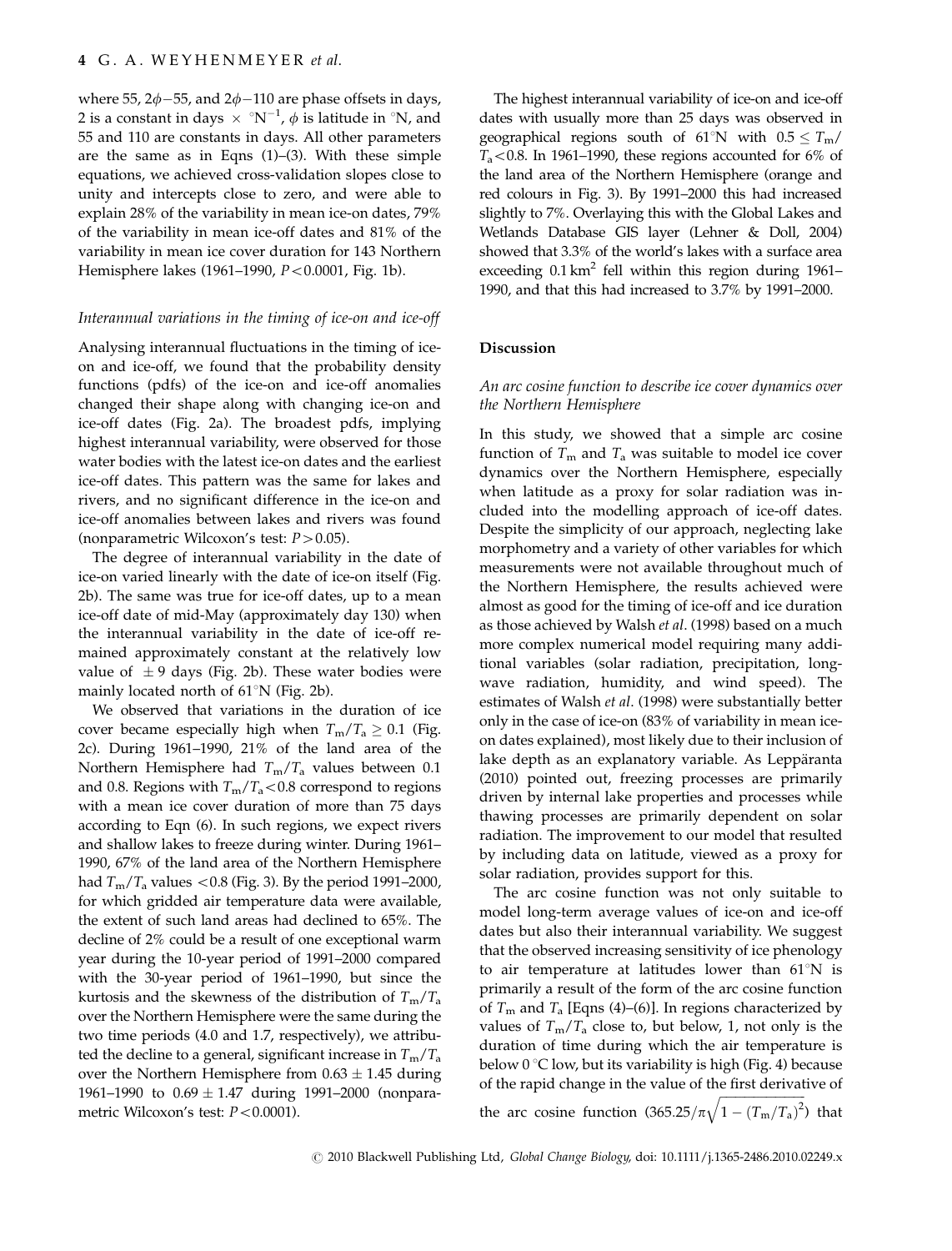

Fig. 2 Differences in the interannual variability of ice-on and ice-off dates and ice cover duration for lakes and rivers in the Northern Hemisphere. (a) The probability density functions (pdfs) of the observed ice-on and ice-off dates and of the duration of ice cover of the 1449 lakes and rivers that were grouped according to their long-term mean values (see Materials and methods). The corresponding standard deviations (Std Dev) are shown in (b) [the lines in (a) correspond to the black squares in (b)]. (c) Changes in the interannual variability of ice phenology as a function of region-specific values of mean annual air temperature  $(T_m)$  and the annual air temperature cycle  $(T_a)$ . We used the latitude 61°N as a breakpoint for linear increases in the interannual variability of the timing of ice-off and the duration of ice cover. All linear relationships at latitudes lower than 61°N were highly significant ( $R^2$  > 0.93, P < 0.001).

occurs as  $T_m/T_a$  approaches unity. This implies that as  $T_{\rm m}/T_{\rm a}$  approaches unity from below, ice-on and ice-off dates will become increasingly variable and will exhibit an increasingly strong dependence on  $T_m/T_a$  (Fig. 2c). At latitudes north of  $61^{\circ}$ N, we suggest that the strong and predictable seasonal cycle in solar radiation that exists at such high latitudes is the cause of the rather low interannual variability. At latitudes lower than  $61^{\circ}$ N, the seasonal cycle in solar radiation is weaker, making the timing of ice-off highly sensitive to changes in  $T_m$  and  $T_a$  (Fig. 2c).

# Consequences of increasing interannual variability in the timing of ice-on and ice-off

Our results suggest that a further rise in air temperature as predicted for the Northern Hemisphere (Volodin et al., 2008) will increase the sensitivity of the timing and duration of ice cover on lakes and rivers to air temperature fluctuations in warmer geographical regions below  $61^{\circ}$ N. As a consequence of this, increases in variability are to be expected not only in the physical processes occurring in lakes and rivers, but also in the

r 2010 Blackwell Publishing Ltd, Global Change Biology, doi: 10.1111/j.1365-2486.2010.02249.x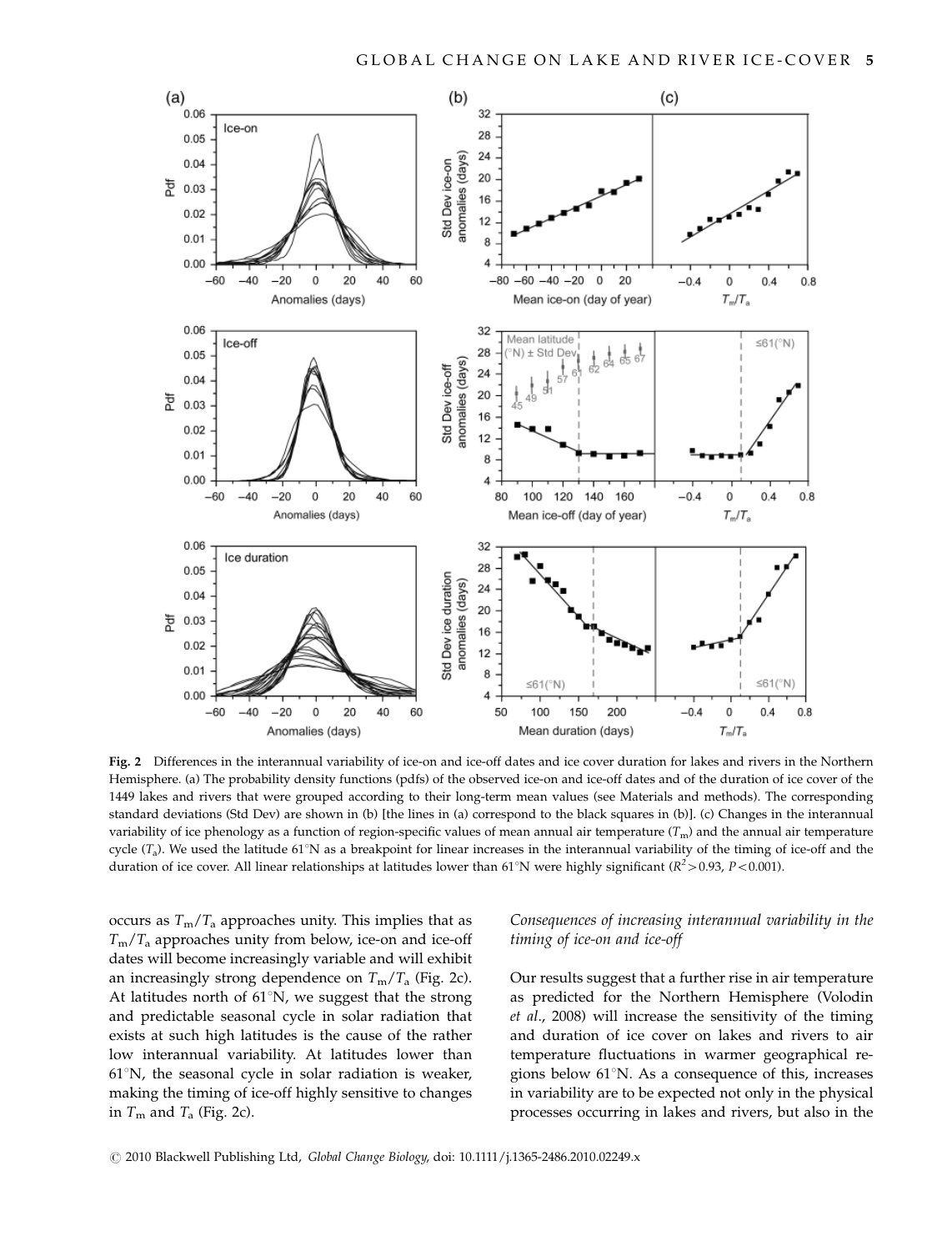

Fig. 3 Map showing the ratio of mean annual air temperature  $(T_m)$  to the amplitude of the annual air temperature cycle  $(T_a)$  in the Northern Hemisphere for 1961–1990. Gridded (0.5°  $\times$  0.5°) air temperature data were used. Based on Fig. 2c, blue corresponds to a predicted interannual standard deviation in ice duration of approximately 15 days, orange to approximately 25 days and red to more than 30 days.



Fig. 4 Mean (1961–1990) annual air temperature cycle at  $60^{\circ}N$  at two longitudes:  $105^{\circ}W$  (Canada) and  $15^{\circ}E$  (Sweden). The data are gridded monthly mean air temperatures. The shape of the annual air temperature cycle determines how long air temperatures vary around  $0^{\circ}$ C, which we assume to correspond roughly to the timing of ice-on and ice-off. The shape of the annual air temperature cycle for Sweden yields a short duration of ice cover  $(D_{\text{ice}})$  with a high degree of variability in the timing of ice-on and ice-off (light grey areas). In contrast, the shape of the Canadian annual air temperature cycle yields a comparatively long duration of ice cover with a low degree of variability in the timing of ice-on and ice-off (dark grey areas).

chemical and biological processes. For ice-covered lakes in Sweden, for example, it has already been observed that chemical variables that follow the seasonal variations of air temperature undergo a significant increase in variability towards warmer geographical regions and in warmer years (Weyhenmeyer, 2009b). Examples of such variables are nitrate–nitrogen, pH and organic carbon. Increases in variability patterns are increasingly seen as a critical factor driving the structure and function of aquatic ecosystems (Puckridge et al., 1998), and they might even foreshadow ecological regime shifts (Carpenter & Brock, 2006; Guttal & Jayaprakash, 2008) with possible catastrophic consequences (Scheffer & Carpenter, 2003). Concerning ice-covered lake ecosystems, one of the most drastic changes that these ecosystems might experience will be a change from strictly dimictic, ice-covered systems to monomictic, openwater systems (Livingstone, 2008). Such changes will have far-reaching implications for life cycles of biota as well as global biogeochemical cycling; for instance, open-water conditions have been identified as particularly critical for photosynthetic production (Melles et al., 2007) as well as important regulators of the global carbon cycle (Tranvik et al., 2009). A decrease in ice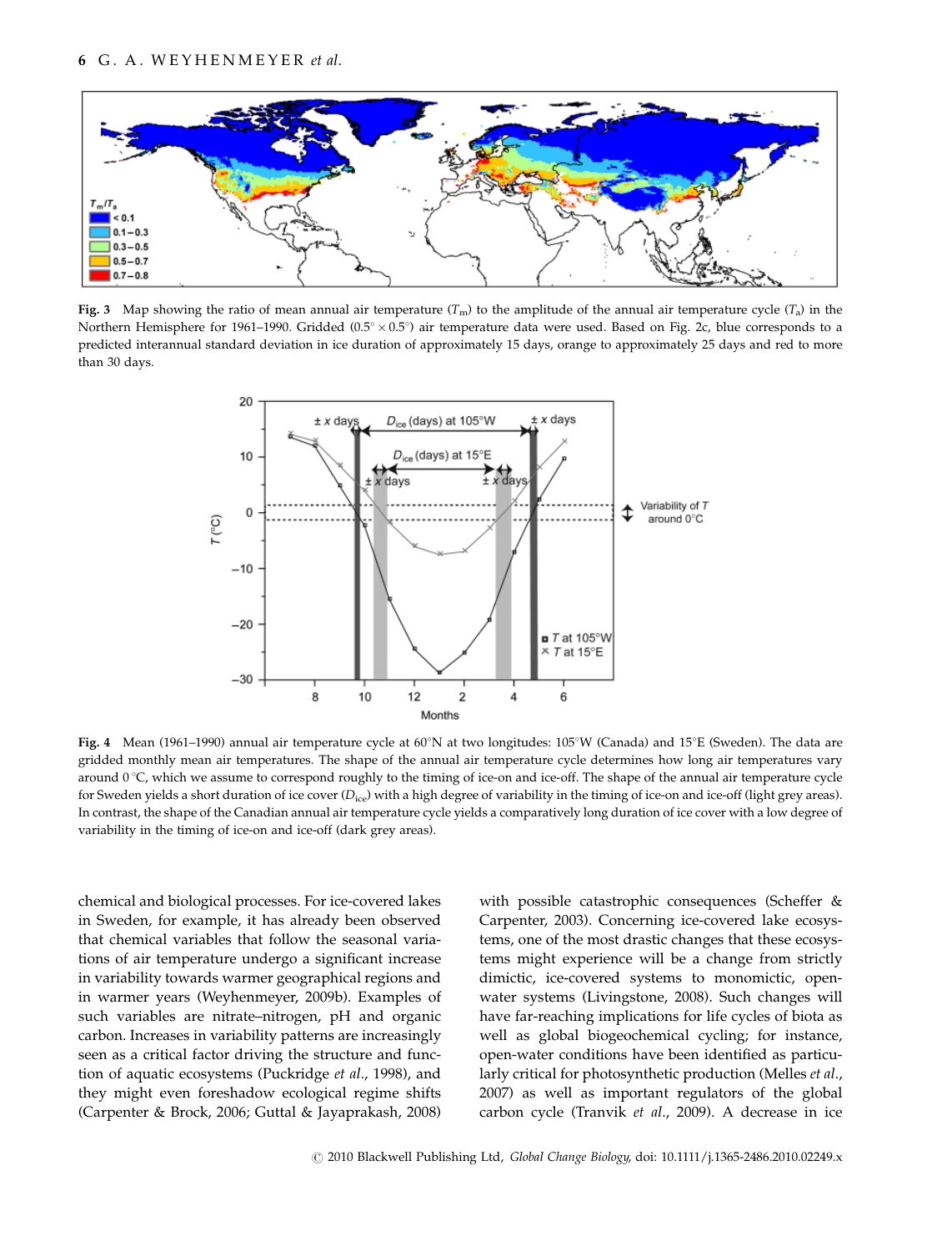cover duration can also reduce the prevalence of low oxygen conditions that are lethal to many large-bodied temperate fish species (winterkill: Stefan et al., 2001). While this may be beneficial to large-bodied fish species, winterkill is critical for the maintenance of unique communities of hypoxia-tolerant but predation-sensitive fish species (Tonn & Magnuson, 1982).

Defining the transition from strictly dimictic, icecovered systems to monomictic, open-water systems as critical for drastic biogeochemical changes we suggest that geographical regions with  $0.5 \leq T_{\rm m}/T_{\rm a} < 0.8$ , corresponding to a standard deviation in the duration of ice cover of more than 25 days (Fig. 2c), are at risk of transition. In 1961–1990, 6% of the land area of the Northern Hemisphere belonged to this type of area (orange and red colours in Fig. 3), which increased slightly to 7% in 1991–2000. The 3.7% of lakes that fell into these risk areas of transition during 1991–2000 are expected to be subjected to fast biogeochemical changes.

Evaluating temporal changes of 18 different water chemical variables in boreal reference lakes that are located in such risk areas, the fastest changes were observed for water colour, calcium, magnesium, and conductivity (Weyhenmeyer, 2008). The increase in water colour in particular was found to cause changes in phytoplankton composition as well as changes in drinking water quality (Weyhenmeyer et al., 2004b).

Based on our results, we suggest that climate adaptation and mitigation measures for lakes should be focused on geographical regions in which  $0.5 \leq T_{\text{m}}/$  $T_a$  < 0.8, at latitudes  $\leq 61^{\circ}$ N, where interannual fluctuations in the duration of ice cover usually exceed 25 days (orange and red colours in Fig. 3). Freshwater ecosystems in these risk areas should be carefully monitored, as unexpected changes are likely to occur that might have far-reaching effects on global biogeochemical cycles and temperate freshwater biodiversity.

#### Acknowledgements

Funding for this study was provided by the Royal Swedish Academy of Sciences (Knut and Alice Wallenberg Foundation) and the Swedish Research Council (621-2005-4335 and 621-2009- 2711). Funding for the development of the ice database was provided to the North Temperate Lakes LTER through the US National Science Foundation (DEB-0217533, DEB-0822700). The Swedish ice data were kindly provided by the Swedish Meteorological and Hydrological Institute. We thank two anonymous reviewers for their constructive comments.

#### References

Adrian R, O'Reilly CM, Zagarese H et al. (2009) Lakes as sentinels of climate change. Limnology and Oceanography, 54, 2283–2297.

- Adrian R, Walz N, Hintze T, Hoeg S, Rusche R (1999) Effects of ice duration on plankton succession during spring in a shallow polymictic lake. Freshwater Biology, 41, 621–632.
- Carpenter SR, Brock WA (2006) Rising variance: a leading indicator of ecological transition. Ecology Letters, 9, 308–315.
- Downing JA, Prairie YT, Cole JJ et al. (2006) The global abundance and size distribution of lakes, ponds, and impoundments. Limnology and Oceanography, 51, 2388–2397.
- Gerten D, Adrian R (2000) Climate-driven changes in spring plankton dynamics and the sensitivity of shallow polymictic lakes to the north Atlantic oscillation. Limnology and Oceanography, 45, 1058–1066.
- Guttal V, Jayaprakash C (2008) Changing skewness: an early warning signal of regime shifts in ecosystems. Ecology Letters, 11, 450–460.
- Lehner B, Doll P (2004) Development and validation of a global database of lakes, reservoirs and wetlands. Journal of Hydrology, 296, 1–22.
- Leppäranta M (2010) Modelling the formation and decay of lake ice. In: The Impact of Climate Change on European lakes (ed. George G), pp. 63–83. Springer, Berlin.
- Livingstone DM (1997) Break-up dates of Alpine lakes as proxy data for local and regional mean surface air temperatures. Climatic Change, 37, 407–439.
- Livingstone DM (2008) A change of climate provokes a change of paradigm: taking leave of two tacit assumptions about physical lake forcing. International Review of Hydrobiology, 93, 404–414.
- Livingstone DM, Adrian R (2009) Modeling the duration of intermittent ice cover on a lake for climate-change studies. Limnology and Oceanography, 54, 1709–1722.
- Magnuson JJ, Benson BJ, Kratz TK (2004) Patterns of coherent dynamics within and between lake districts at local to intercontinental scales. Boreal Environmental Research, 9, 359–369.
- Magnuson JJ, Robertson DM, Benson BJ et al. (2000) Historical trends in lake and river ice cover in the northern hemisphere. Science, 289, 1743–1746.
- Melles M, Brigham-Grette J, Glushkova OY, Minyuk PS, Nowaczyk NR, Hubberten HW (2007) Sedimentary geochemistry of core PG1351 from Lake El'gygytgyn – a sensitive record of climate variability in the East Siberian Arctic during the past three glacial–interglacial cycles. Journal of Paleolimnology, 37, 89–104.
- Puckridge JT, Sheldon F, Walker KF, Boulton AJ (1998) Flow variability and the ecology of large rivers. Marine and Freshwater Research, 49, 55–72.
- Scheffer M, Carpenter SR (2003) Catastrophic regime shifts in ecosystems: linking theory to observation. Trends in Ecology and Evolution, 18, 648–656.
- Schröter D, Cramer W, Leemans R et al. (2005) Ecosystem service supply and vulnerability to global change in Europe. Science, 310, 1333–1337.
- Sommer U, Gliwicz ZM, Lampert W, Duncan A (1986) The PEG-model of seasonal succession of planktonic events in fresh waters. Archiv für Hydrobiologie, 106, 433-471.
- Stefan HG, Fang X, Eaton JG (2001) Simulated fish habitat changes in North American lakes in response to projected climate warming. Transactions of the American Fisheries Society, 130, 459–477.
- Stottlemyer R, Toczydlowski D (1999) Seasonal change in precipitation, snowpack, snowmelt, soil water and streamwater chemistry, northern Michigan. Hydrological Processes, 13, 2215–2231.

Thomson DJ (2009) Shifts in season. Nature, 457, 391–392.

- Tonn WM, Magnuson II (1982) Patterns in the species composition and richness of fish assemblages in northern Wisconsin lakes. Ecology, 63, 1149–1166.
- Tranvik L, Downing JA, Cotner JB et al. (2009) Lakes and reservoirs as regulators of carbon cycling and climate. Limnology and Oceanography, 54, 2298–2314.
- Vavrus SJ, Wynne RH, Foley JA (1994) Measuring the sensitivity of southern Wisconsin lake ice to climate variations and lake depth using a numerical model. Limnology and Oceanography, 41, 822–831.
- Volodin EM, Diansky NA, Lanucara P, Purini R, Transerici C (2008) Climate variations in the northern hemisphere based on the use of an atmosphere-ocean IPCC model. Nuovo Cimento Della Societa Italiana Di Fisica C-Geophysics and Space Physics, 31, 241– 251.
- Walsh SE, Vavrus SJ, Foley JA, Fisher VA, Wynne RH, Lenters JD (1998) Global patterns of lake ice phenology and climate: model simulations and observations. Journal of Geophysical Research-Atmospheres, 103, 28825–28837.
- Weyhenmeyer GA (2008) Water chemical changes along a latitudinal gradient in relation to climate and atmospheric deposition. Climatic Change, 88, 199–208.
- Weyhenmeyer GA (2009a) Do warmer winters change variability patterns of physical and chemical lake conditions in Sweden? Aquatic Ecology, 43, 653–659.
- Weyhenmeyer GA (2009b) Increasing dissimilarity of water chemical compositions in a warmer climate. Global Biogeochemical Cycles, 23, GB2004, doi: [10.1029/](10.1029/2008GB003318, 2009) [2008GB003318.](10.1029/2008GB003318, 2009)